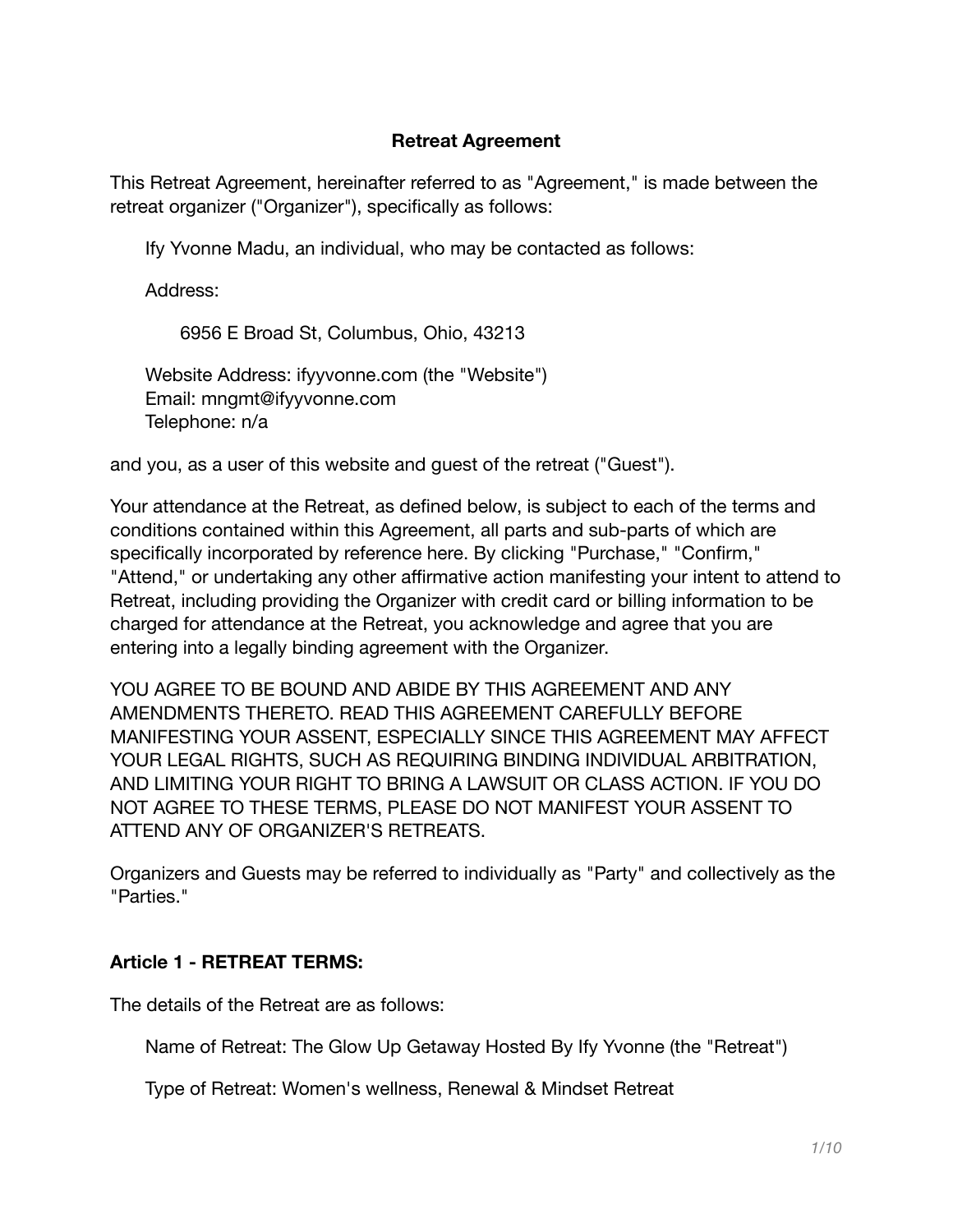Accommodation Type: Hotel

Departure Date: 08/24/2022

Return Date: 08/28/2022

Location:

Los Cabos, Cabo San Lucas, Mexico

Total Fees: \$3,694 (three thousand six hundred ninety-four US dollars) ("Total Fees")

Additional details regarding the Retreat, such as included meals and amenities, transportation, etc., if applicable, will also be included on a page shown to you prior to full purchase or provided to you through emails and additional communications prior to the Retreat. Any such page is hereby incorporated by reference and shall be considered part and parcel of this Agreement.

# **Article 2 - CONFIRMATION:**

In order to purchase the Retreat package, the following steps must be taken:

Guests will complete the entirety of the Retreat package purchase on the Website, as listed above.

At the conclusion of these steps, you will receive a confirmation email which will outline the details of your completed registration. If you do not receive a confirmation email within five (5) days of completing your registration, please contact Organizer.

Organizer may request the provision of additional information, such as identification and travel information and/or additional forms and questionnaires. You hereby consent to receive all such correspondence related to the Retreat, including the itinerary.

Please be advised the itinerary is subject to change and may be modified by Organizer at any time. You hereby acknowledge and agree that Organizer has a right to do so for any reason, including, but not limited to weather, third-party vendors or providers, and any local circumstances which Organizer deems unfit for travel.

# **Article 3 - PAYMENT:**

At the time of booking the Retreat, you must provide a deposit of the following amount: \$500 (five hundred US dollars) ("Deposit").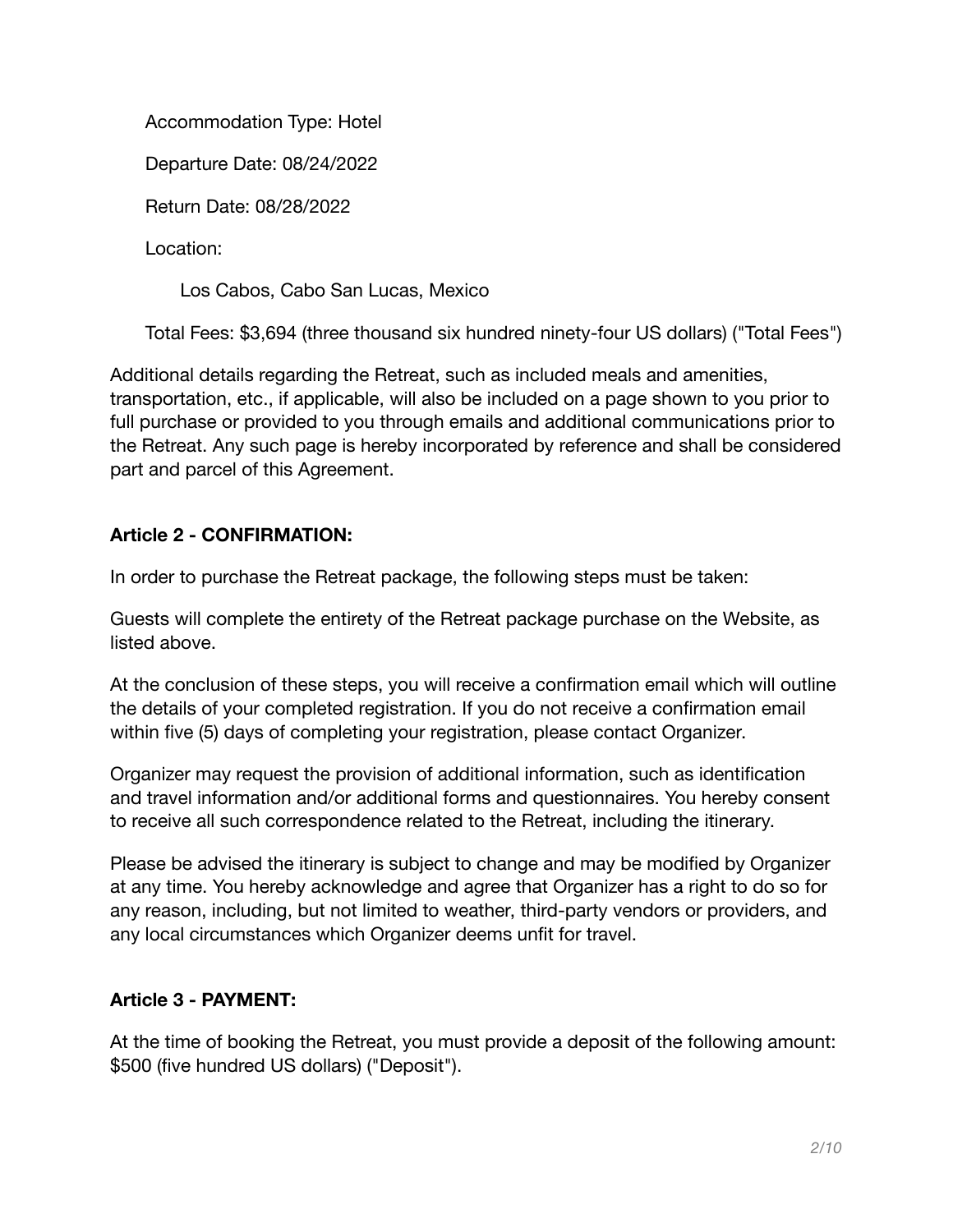The Retreat must be booked and the Deposit paid prior to the following date: 08/19/2022. The Deposit and all fees are nonrefundable. If you cancel your spot in the Retreat, you will not be entitled to any refund of the Deposit or any additional fees paid.

If the Retreat is booked by you after the date listed above, the Total Fees for the Retreat are due at the time of booking.

The entirety of the Total Fees must be paid the following amount of time prior to the departure date of the Retreat: 5 days.

If the Total Fees are not received by Organizer by the date listed above, your spot may be canceled without prior notice to you.

## **Article 4 - ADDITIONAL ITEMS:**

You are solely and exclusively responsible for maintaining up-to-date and valid travel documentation, such as domestic identification, as well as any required and applicable immunizations or other required documentation for the locations being visited. Organizer is not liable or responsible for any Guest being denied entry or exit to or from any location.

### **Article 5 - TRAVEL INSURANCE:**

All guests are required to purchase and maintain travel insurance during the entire length of the Retreat (including through the return date). Guests are individually responsible for paying for travel insurance and ensuring adequate coverage. Coverage should include, but not be limited to: illness, injury, property damage, loss of personal items, death, cancellation and any other potential losses, damages, expenses, and/or liabilities.

Organizer is not responsible or liable for any loss, damage, expense, cost, or any other travel issue. You will not be permitted to travel on the Retreat without providing proof of travel insurance.

## **Article 6 - CANCELATIONS:**

As noted above, Organizer reserves the right to cancel if Total Fees are not received by the following amount of time prior to the departure date of the Retreat: 10 days. If such a cancellation is undertaken, you are not entitled to receive your Deposit back or any other fees paid to that date.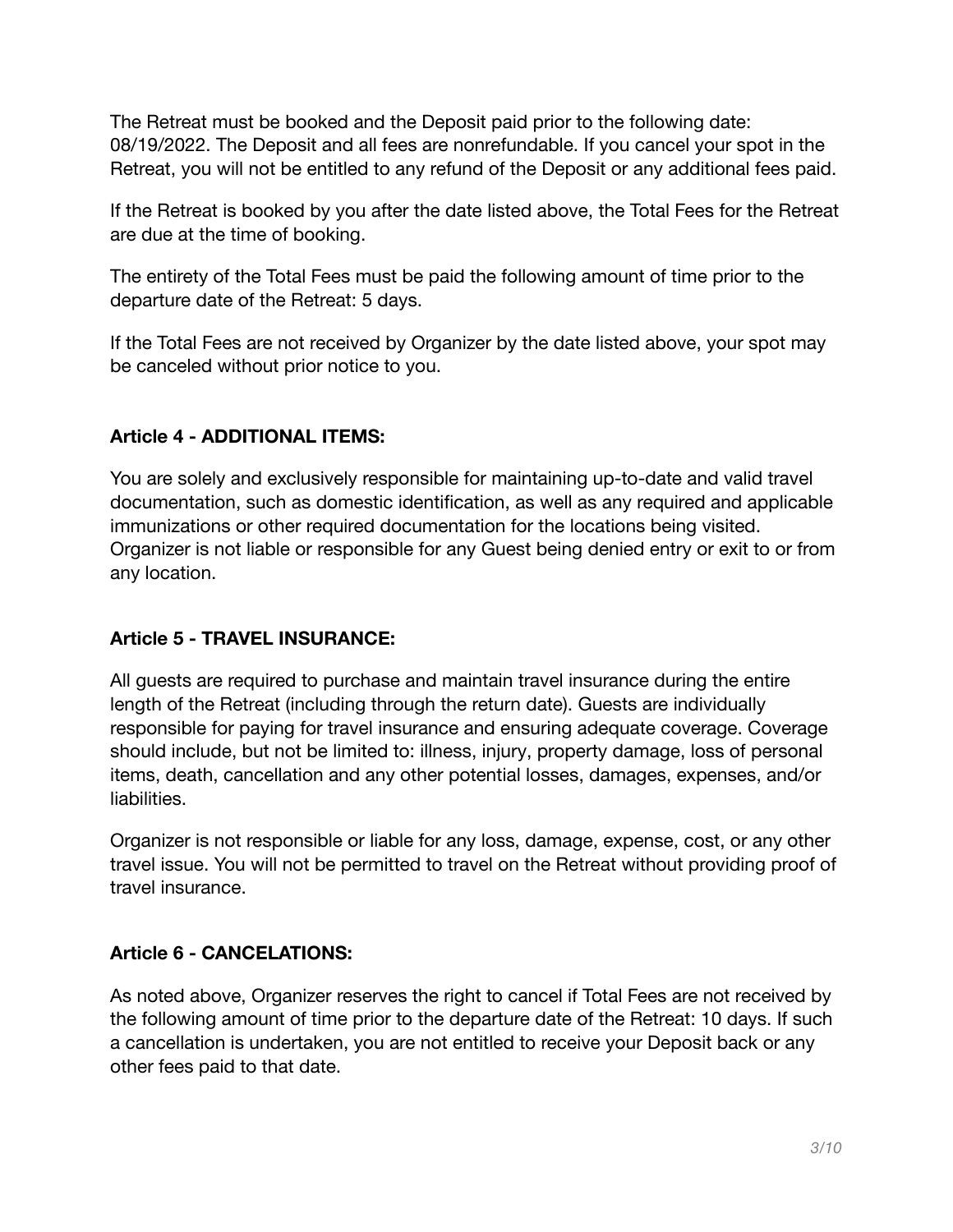Organizer may also cancel the Retreat for any reason, unrelated to an individual Guest, in the Organizer's sole and exclusive discretion. If Organizer cancels for any commercial reason, all Guests are entitled to receive back any and all monies paid to the Organizer. However, Organizer shall not be responsible for any additional fees paid by Guest to any third parties, such as travel companies, airfare, etc.

If Guests wish to cancel, written notice of such cancellation must be sent to Organizer via email. As noted above, in the event of Guest cancellation, no fees will be returned.

## **Article 7 - MEDIA RELEASE:**

You acknowledge and agree that before and during the Retreat, you may be subject to photographs, video, sound recordings, or other media captures of your face, name, voice, or likeness. In consideration for your participation in the Retreat, you hereby and irrevocably consent to the use, publication, distribution, broadcasting, reproduction, live-streaming, editing, recording, posting, copyrighting, licensing, digitization, and/or re-release of the Released Media, as defined below, by the Organizer, as well as any employees, affiliates, associates, representatives, or agents (collectively referred to as the "Release Receiver") for any legal reason or purpose, including but not limited to social media, commercial products, education, course materials, video footage, sales, marketing, or any other medium in any form that has been or will be invented.

The Released Media will include, but is not limited to, all photographs, videos, sound recordings, paintings, sculptures, and all other media currently known or hereinafter developed, captured of you or your likeness before and during the Retreat by the Release Receiver.

You hereby release the Release Receiver from any and all claims and demands arising out of or in connection with any use of the Released Media, including, without limitation, claims for privacy violations, right of publicity claims, defamation and/or any other intellectual property rights. You claim no ownership of the Released Media and forego any opportunity, whether past or present, to copyright or trademark the Released Media.

You give consent to the use of this Released Media while knowing and understanding that your name, comments, and other identifying factors may be revealed to the general public. However, the Release Receiver may not make known to any party in any medium my known or previously known location, email or physical address, or any other contact details, such as phone number.

### **Article 8 - VOLUNTARY PHYSICAL PARTICIPATION:**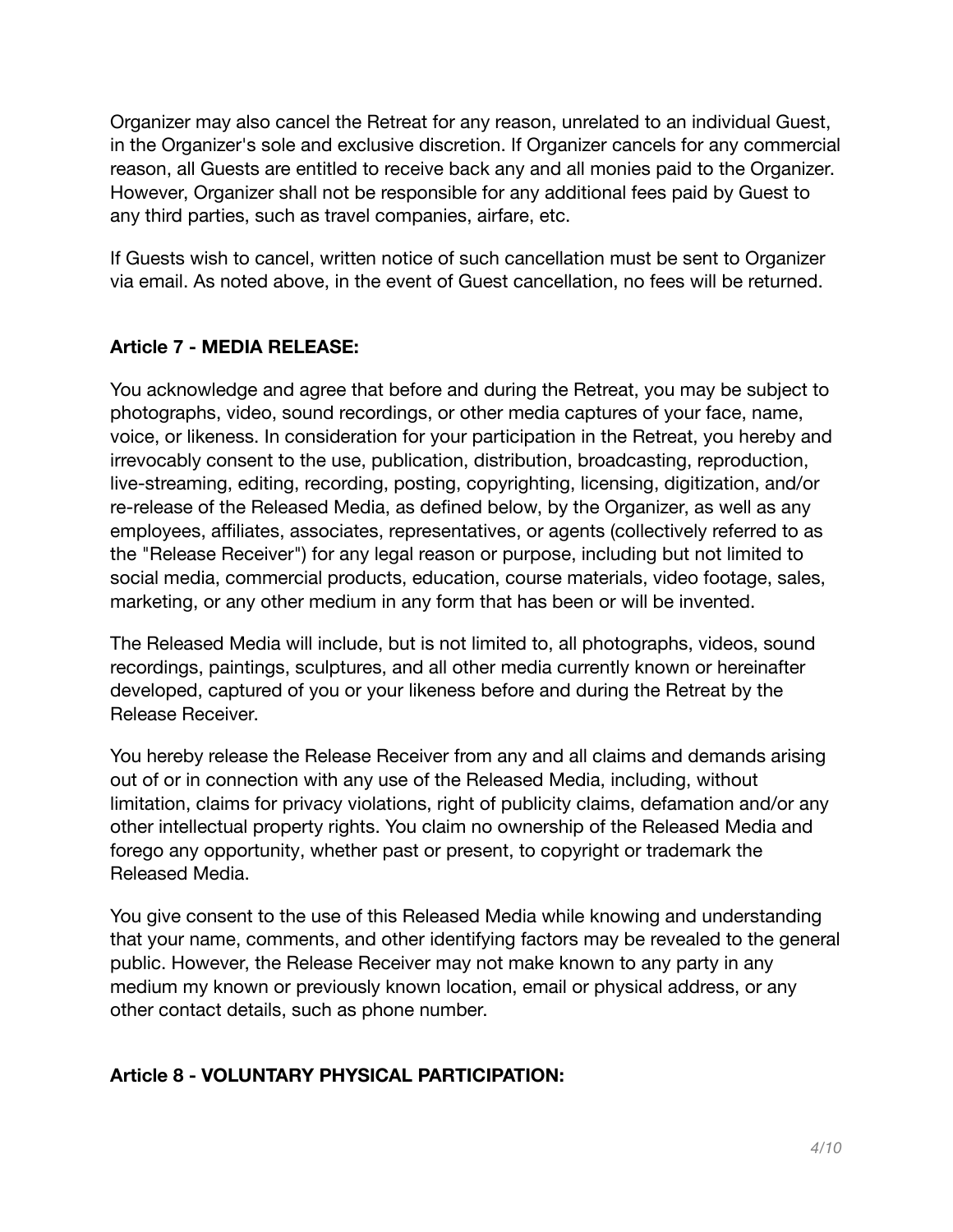You hereby acknowledge and agree that you will voluntarily be participating in certain physical activities ("Physical Activities") on the Retreat. The Physical Activities may include, but are not limited to: walking, swimming, hiking, biking, yoga, fitness activities, climbing, or other types of strenuous physical activities.

You understand and are aware that your participation in the Physical Activities involves risks. These risks may lead to tangible or intangible harm, and you agree that they may result not only from your own actions but also from the actions of others. With the knowledge and understanding of these risks, you choose, of your own will and volition, to continue participating in the Physical Activities.

You also acknowledge and agree that there are risks that you may not have considered, yet you waive your right to any claims that may occur from these unconsidered risks and choose, of your own will and volition, to participate in the Physical Activities.

You acknowledge and agree that by attending the Retreat you consent to waive certain legal rights, including the right to sue the Organizer, and, if applicable, its owners, employees, agents, trainers, representatives, and facilities from any physical, material, tangible or intangible, loss or damages that may happen to you during your participation in any of the Physical Activities undertaken while under their instruction or thereafter.

## **Article 9 - HEALTH ELIGIBILITY:**

Your participation in the Retreat indicates your acknowledgment and agreement with, as well as your warranty of, the following statements:

(a) It is my responsibility to consult a physician before participating in this or any Retreat to ensure my eligibility for strenuous Physical Activity and I affirm that I have no medical conditions that would restrict me from participating in any of the Physical Activities.

(b) I agree to hold the Organizer, and if applicable, its employees, owners, agents, trainers, and representatives, harmless from any damage, whether tangible or intangible, that may happen to me while participating in the Retreat. Such injuries may include, but are not limited to, muscle strains, muscle sprains, muscle spasms, heart attacks, raised blood pressure, and broken, fractured, or dislocated bones.

(c) I agree that if I do experience medical issues, I will contact my doctor immediately.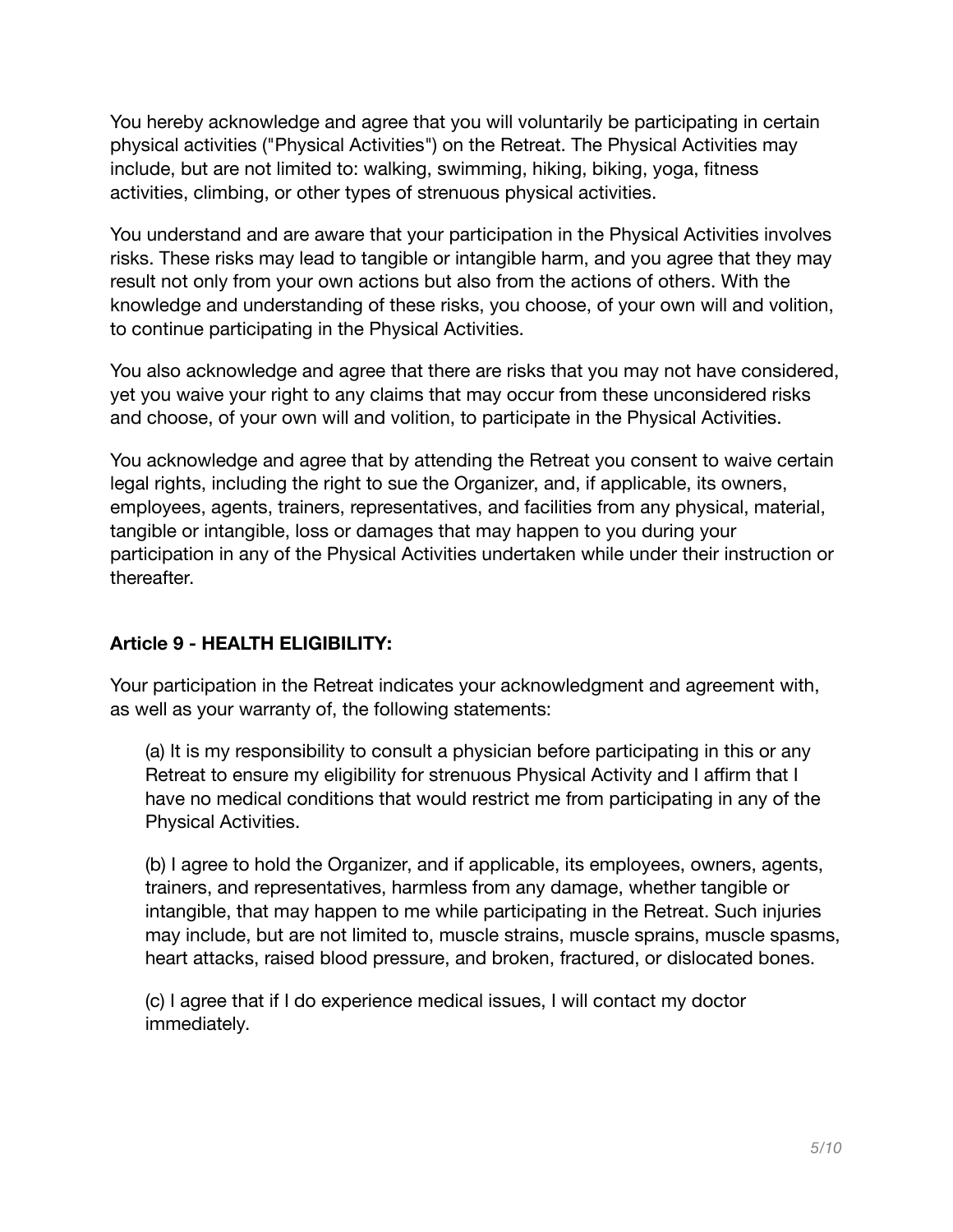(d) I agree and verify that all of the information that I have given the Organizer and its representatives is accurate, up-to-date, and without the omission of any known medical issues.

(e) I agree and verify that If I have omitted any necessary personal information, whether knowingly or unknowingly, I will hold the Organizer harmless against all liability for any damages that may occur to myself or to others because of my actions or inactions.

(f) I agree to keep the Organizer apprised of any changes or upcoming changes concerning my physical health and personal information.

(g) I understand and agree that it is my responsibility to let the Organizer know if I find myself in any pain or discomfort before, after, or during the Retreat.

(h) If I do require medical treatment or attention while or after participating in the Retreat, I agree that the medical costs are mine and mine alone and hold the Organizer blameless from any charges, fees, or costs that my conditions may incur.

(i) I specifically acknowledge and agree that these clauses are not intended to be a general release, which would be limited under some state and local laws.

## **Article 10 - GENERAL ASSUMPTION OF RISK:**

You agree and understand that your participation in the Retreat may involve risks. These risks may lead to tangible or intangible harm, as discussed above. Additional risks, such as those risks involved in being in another country, a country where medical services are not available, or a country with an unsteady political, cultural, or geographical climate, may also be present.

It is your responsibility to familiarize yourself with all possible risks involved in participation in the Retreat. You agree that Organizer is not liable, to the fullest extent permissible by law, for any harm that may come to you due to your participation in the Retreat.

YOU ACKNOWLEDGE THAT YOUR DECISION TO ATTEND THE RETREAT IS MADE WITH FULL KNOWLEDGE OF ALL INFORMATION DESCRIBED ABOVE AND THAT YOU ARE ATTENDING OF YOUR OWN WILL AND VOLITION. YOU AGREE TO BE THE SOLE PARTY RESPONSIBLE FOR ASSUMPTION OF ALL RISK INVOLVED IN CONNECTION WITH THE RETREAT. IN NO EVENT WILL ORGANIZER BE LIABLE FOR ANY LIABILITIES ARISING FROM OR IN CONNECTION WITH YOUR PARTICIPATION IN THE RETREAT.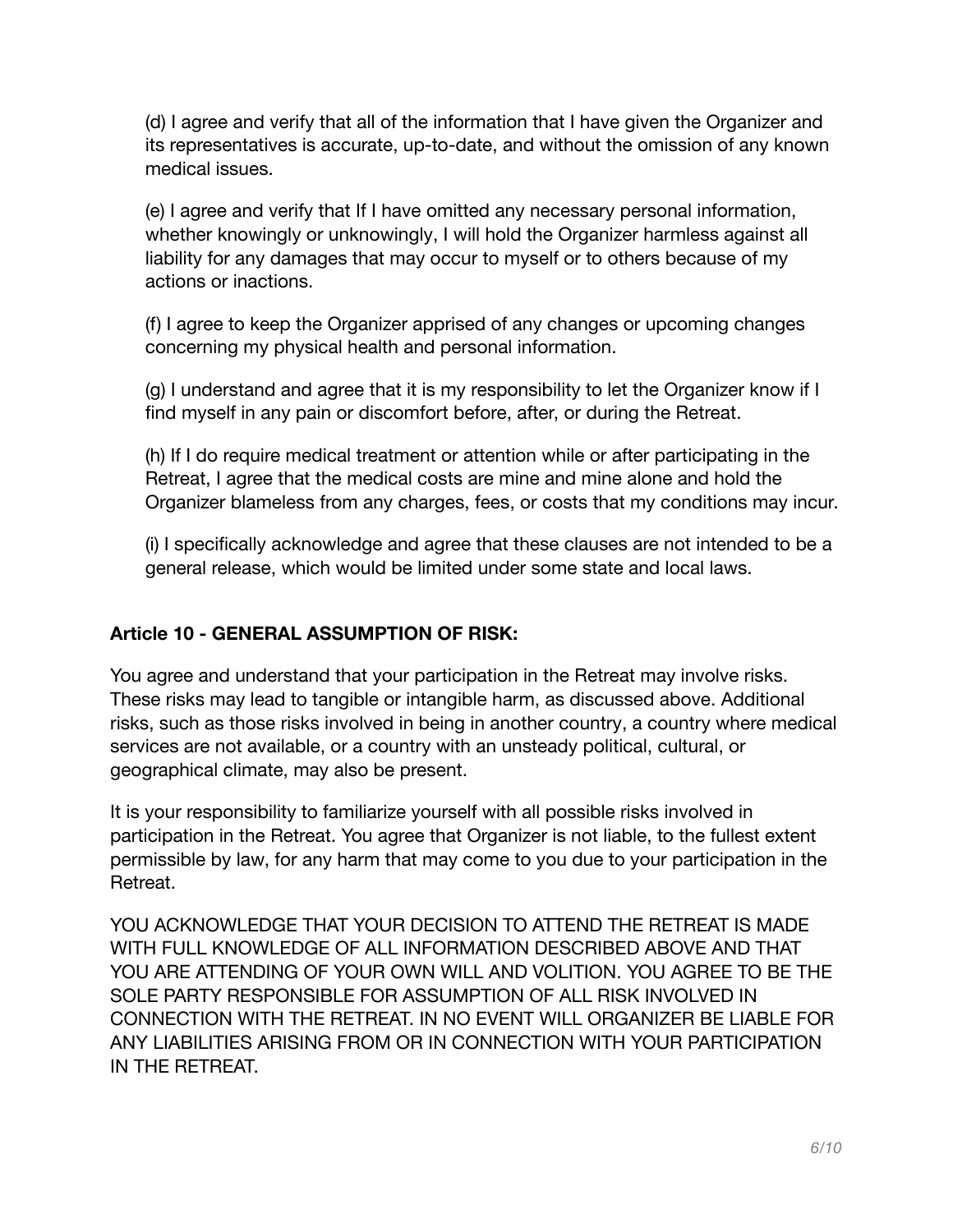## **Article 11 - REGISTRATION TO USE WEBSITE:**

Guest may be asked to register to use Organizer's Website. Guest will choose a unique identifier and password. Guest is responsible for ensuring the continued accuracy, security, and confidentiality of this information. Guest may also be asked to provide billing information, which will be subject to the same requirements of accuracy, security, and confidentiality. Providing false or inaccurate information, or using the Website to further fraud or unlawful activity is grounds for immediate termination of this Agreement.

#### **Article 12 - USE:**

Guest agrees not to use the Website or Retreat for any unlawful purpose or any purpose prohibited under this clause. Guest agrees not to undertake any action which may damage the Organizer in any way.

Guest further agrees not to use the Website or Retreat:

(a) To harass, abuse, or threaten others or otherwise violate any person's legal rights;

(b) To violate any intellectual property rights of the Organizer or any third party;

(c) To upload or otherwise disseminate any computer viruses or other software that may damage the property of another;

(d) To perpetrate any fraud;

(e) To engage in or create any unlawful gambling, sweepstakes, or pyramid scheme;

(f) To publish or distribute any obscene or defamatory material;

(g) To publish or distribute any material that incites violence, hate, or discrimination towards any group;

(h) To unlawfully gather information about others.

### **Article 13 - RELEASE OF LIABILITY:**

Guest hereby releases Organizer, as well as any of Organizer's affiliates, licensors, suppliers, subsidiaries, parents or other legal representatives, from any claims,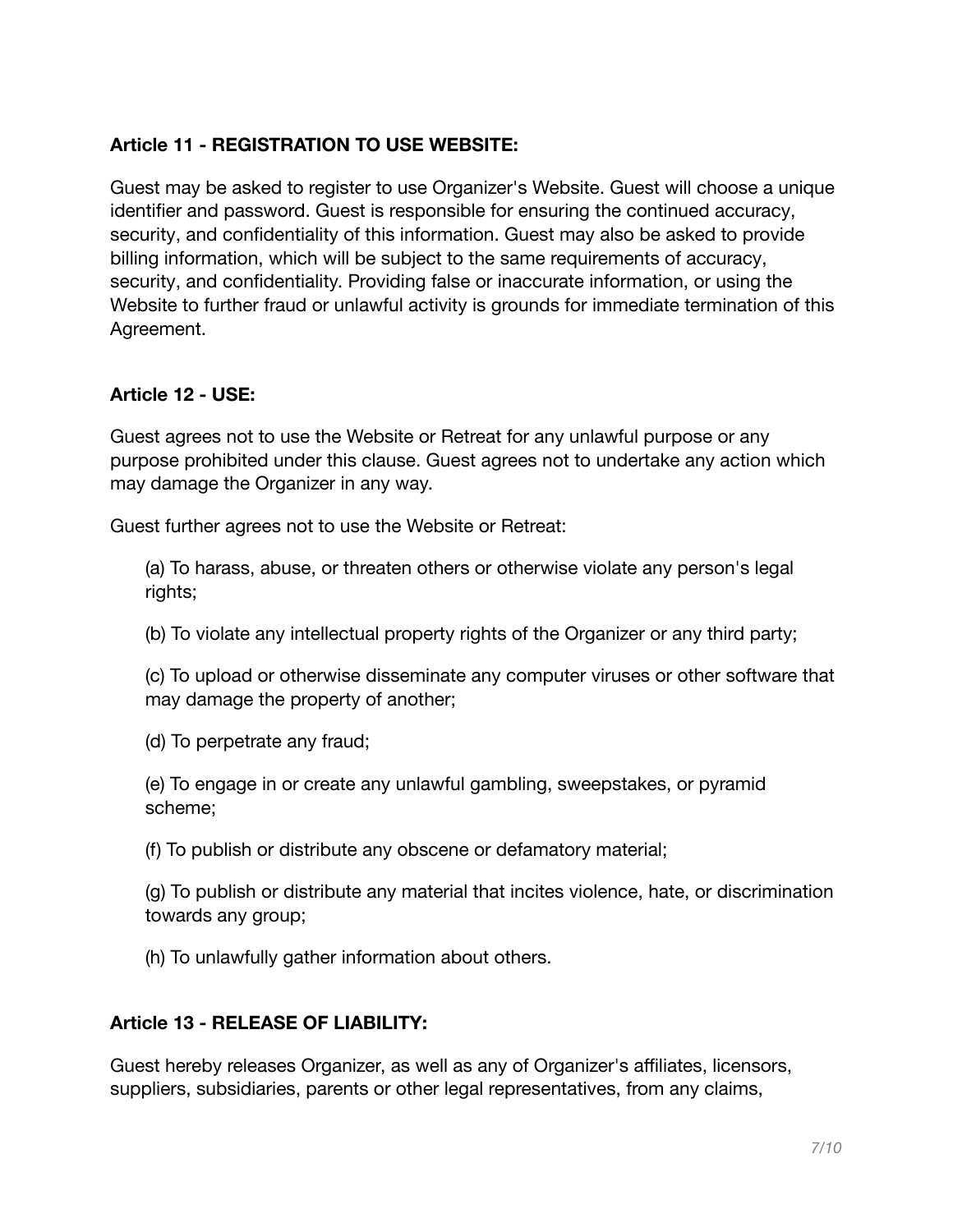demands, damages or other legal action which may arise from Guest's dispute with any other Guest.

## **Article 14 - TERMINATION:**

This Retreat Agreement shall continue until canceled as specified above by either Party or until the Guest attends and completes the Retreat. Any provision of this Agreement which by its terms imposes continuing obligations on either of the parties shall survive termination of this Agreement.

## **Article 15 - INTELLECTUAL PROPERTY:**

Guest acknowledges and agrees that the Organizer's name, services, and any logos, designs, text, graphics, software, content, files, materials, and any other intellectual property rights contained therein, including without limitation, any copyrights, patents, trademarks, proprietary or other rights arising thereof, are owned by the Organizer or its affiliates, licensors, or suppliers.

Guest acknowledges and agrees that the source and object code of the Website and the format, directories, queries, algorithms, structure, and organization of the same are the intellectual property, proprietary, and confidential information of Organizer and its affiliates, licensors, and suppliers.

Guest expressly agrees not to do anything inconsistent with Organizer's ownership of all of the intellectual property discussed herein. Guest further agrees that there are no rights, title, or interest in or to any of the Organizer's Intellectual property. In addition, Guest is not conveyed any right or license by implication, estoppel, or otherwise in or under any patent, trademark, copyright, or other proprietary rights of Organizer or any third party.

## **Article 16 - RESTRICTIONS:**

Guest is prohibited from selling or reselling Guest's space in the Retreat, unless Guest has specifically executed a written agreement with Organizer that expressly allows for such activity.

## **Article 17 - INDEMNIFICATION:**

Guest agrees to defend and indemnify Organizer and any of its affiliates (if applicable) and hold them harmless against any and all legal claims and demands, including reasonable attorney's fees, which may arise from or relate to Guest's use or misuse of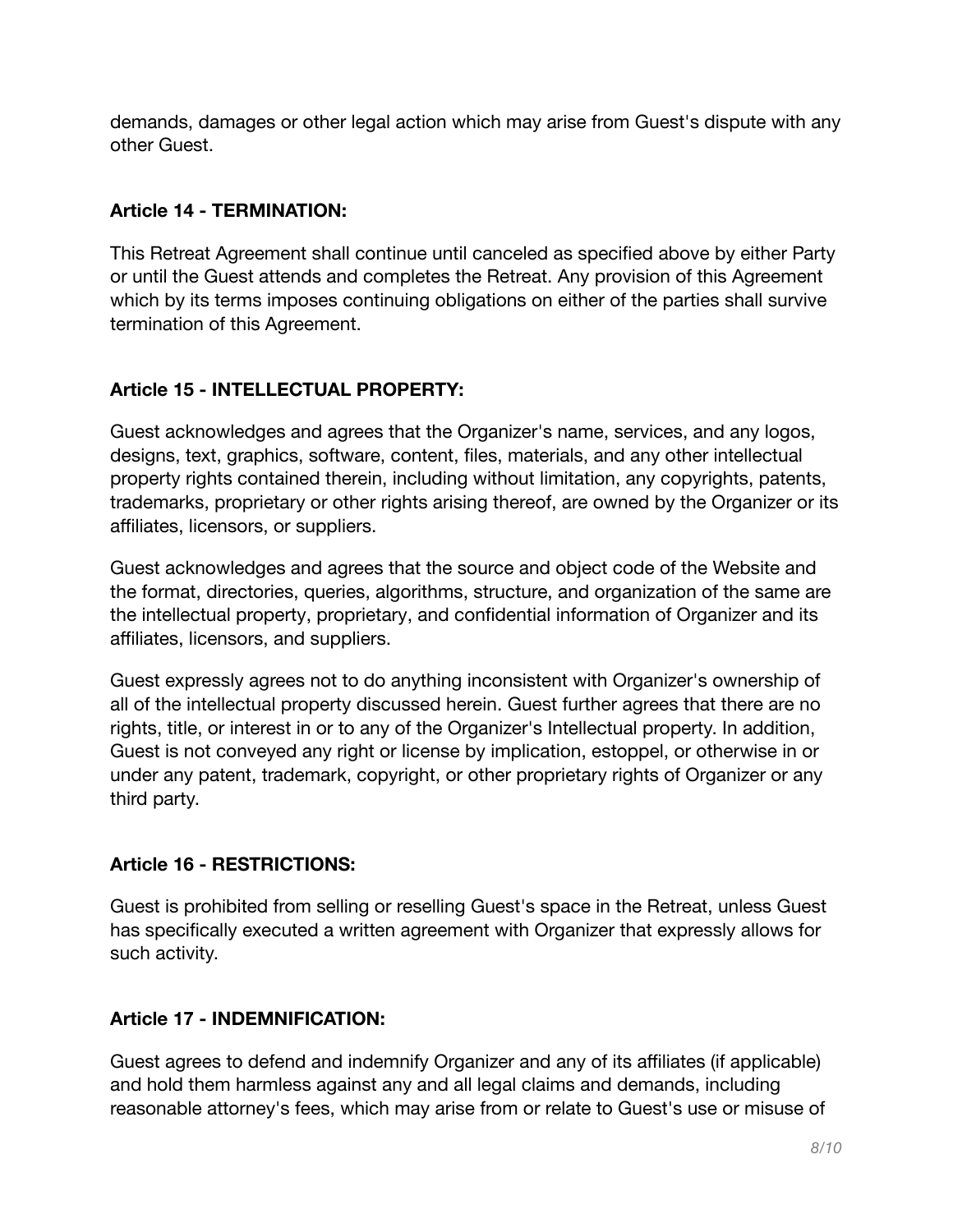the Website, Guest's attendance at the Retreat, Guest's breach of this Agreement, or Guest's conduct or actions. Guest agrees that Organizer shall be able to select its own legal counsel and may participate in its own defense, if so desired.

### **Article 18 - REPRESENTATION:**

Guest agrees that they are over 18 (eighteen) years of age and may legally consent to and enter into this Agreement or that they have their parent or guardian consenting for them to attend the Retreat.

## **Article 19 - SEVERABILITY:**

If any part or subpart of this Agreement is held invalid or unenforceable by a court of law or competent arbitrator, the remaining parts and sub-parts will be enforced to the maximum extent possible. In such conditions, the remainder of this Agreement shall continue in full force.

## **Article 20 - DISPUTE RESOLUTION:**

In case of a dispute between the Parties relating to or arising out of this Agreement, the Parties shall first attempt to resolve the dispute personally and in good faith. If these personal resolution attempts fail, the Parties shall then submit the dispute to binding arbitration. The arbitration shall be conducted in the county and state noted in the GOVERNING LAW provision of this Agreement. The arbitration shall be conducted by a single arbitrator, and such arbitrator shall have no authority to add Parties, vary the provisions of this Agreement, award punitive damages, or certify a class. The arbitrator shall be bound by applicable and governing federal law as well as the law of Ohio. Each Party shall pay their own costs and fees. Claims necessitating arbitration under this section include, but are not limited to: contract claims, tort claims, claims based on federal and state law, and claims based on local laws, ordinances, statutes or regulations. Intellectual property claims by the Organizer will not be subject to arbitration and may, as an exception to this sub-part, be litigated. The Parties, in agreement with this sub-part of this Agreement, waive any rights they may have to a jury trial in regard to arbitral claims.

## **Article 21 - GOVERNING LAW:**

This Agreement shall be governed by and construed in accordance with the internal laws of Ohio without giving effect to any choice or conflict of law provision or rule. Each